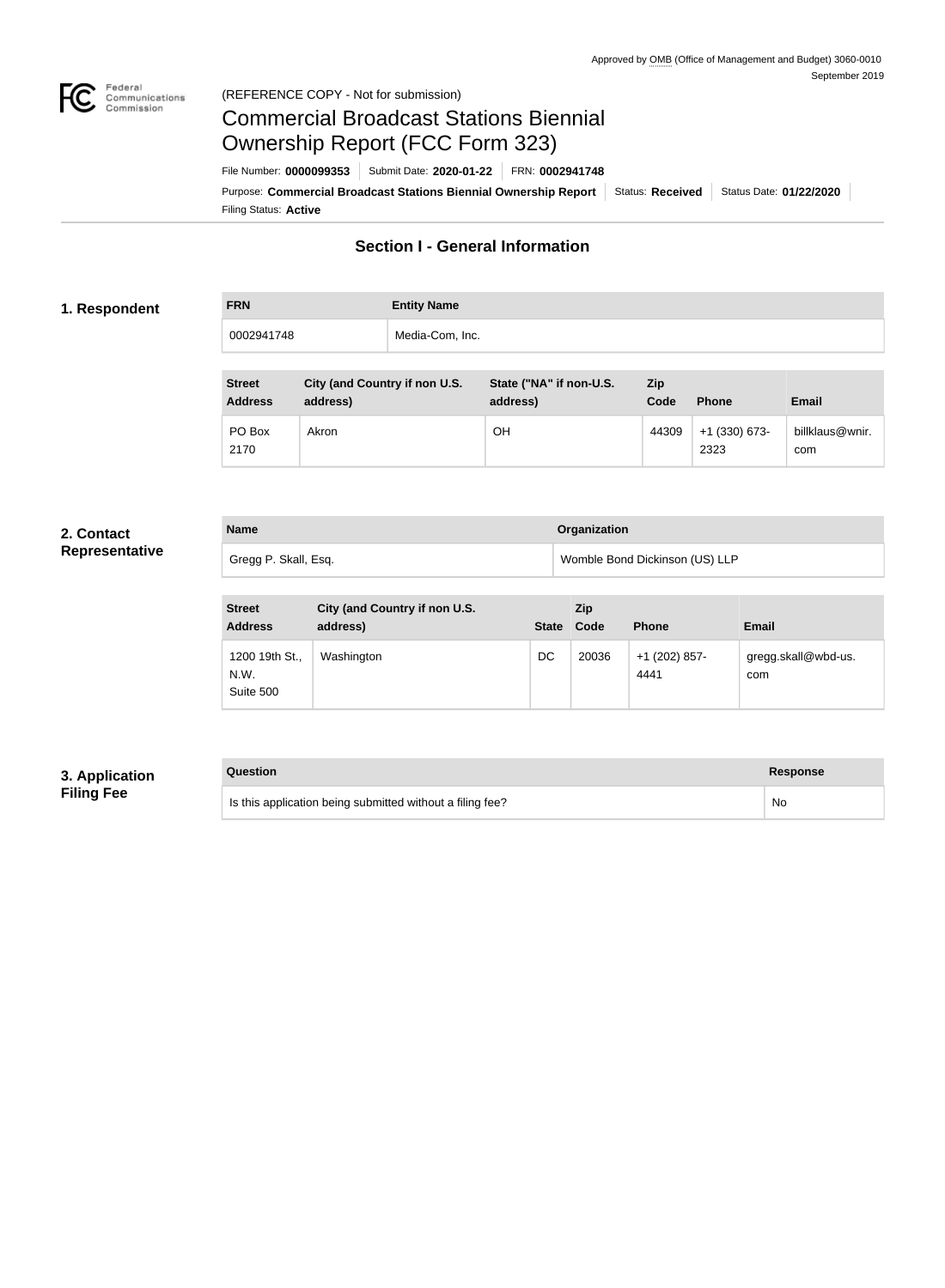| <b>Fees</b> | <b>Application Type</b> | <b>Form Number</b> | <b>Fee Code</b> | Quantity | <b>Fee Amount</b> | <b>Subtotal</b> |
|-------------|-------------------------|--------------------|-----------------|----------|-------------------|-----------------|
|             | Biennial                | Form 323           | <b>MAR</b>      |          | 85                | \$70.00         |
|             |                         |                    |                 |          | Total             | \$70.00         |

## **4. Nature of Respondent**

| (a) Provide the following information about the Respondent: |                        |
|-------------------------------------------------------------|------------------------|
| <b>Relationship to stations/permits</b>                     | Licensee               |
| <b>Nature of Respondent</b>                                 | For-profit corporation |

**(b) Provide the following information about this report:**

| <b>Purpose</b> | Biennial                                                                                                                                                                               |
|----------------|----------------------------------------------------------------------------------------------------------------------------------------------------------------------------------------|
| "As of" date   | 10/01/2019                                                                                                                                                                             |
|                | When filing a biennial ownership report or validating<br>and resubmitting a prior biennial ownership report, this<br>date must be Oct. 1 of the year in which this report is<br>filed. |

## **5. Licensee(s) and Station(s)**

#### **Respondent is filing this report to cover the following Licensee(s) and station(s):**

| Licensee/Permittee Name |                  |             | <b>FRN</b>   |                |
|-------------------------|------------------|-------------|--------------|----------------|
| Media-Com, Inc.         |                  |             | 0002941748   |                |
|                         |                  |             |              |                |
| Fac. ID No.             | <b>Call Sign</b> | <b>City</b> | <b>State</b> | <b>Service</b> |
| 41077                   | <b>WNIR</b>      | <b>KENT</b> | <b>OH</b>    | FM             |

# **Section II – Biennial Ownership Information**

#### **1. 47 C.F.R. Section 73.3613 and Other Documents**

Licensee Respondents that hold authorizations for one or more full power television, AM, and/or FM stations should list all contracts and other instruments set forth in 47 C.F.R. Section 73.3613(a) through (c) for the facility or facilities listed on this report. In addition, attributable Local Marketing Agreements (LMAs) and attributable Joint Sales Agreements (JSAs) must be disclosed by the licensee of the brokering station on its ownership report. If the agreement is an attributable LMA, an attributable JSA, or a network affiliation agreement, check the appropriate box. Otherwise, select "Other." Non-Licensee Respondents, as well as Licensee Respondents that only hold authorizations for Class A television and/or low power television stations, should select "Not Applicable" in response to this question.

| <b>Document Information</b>                     |                                                           |
|-------------------------------------------------|-----------------------------------------------------------|
| Description of contract or instrument           | Articles of Incorportion                                  |
| Parties to contract or instrument               | State of Ohio                                             |
| Date of execution                               | 03/1971                                                   |
| Date of expiration                              | No expiration date                                        |
| <b>Agreement type</b><br>(check all that apply) | Other<br><b>Agreement Type: Articles of Incorporation</b> |

**Document Information**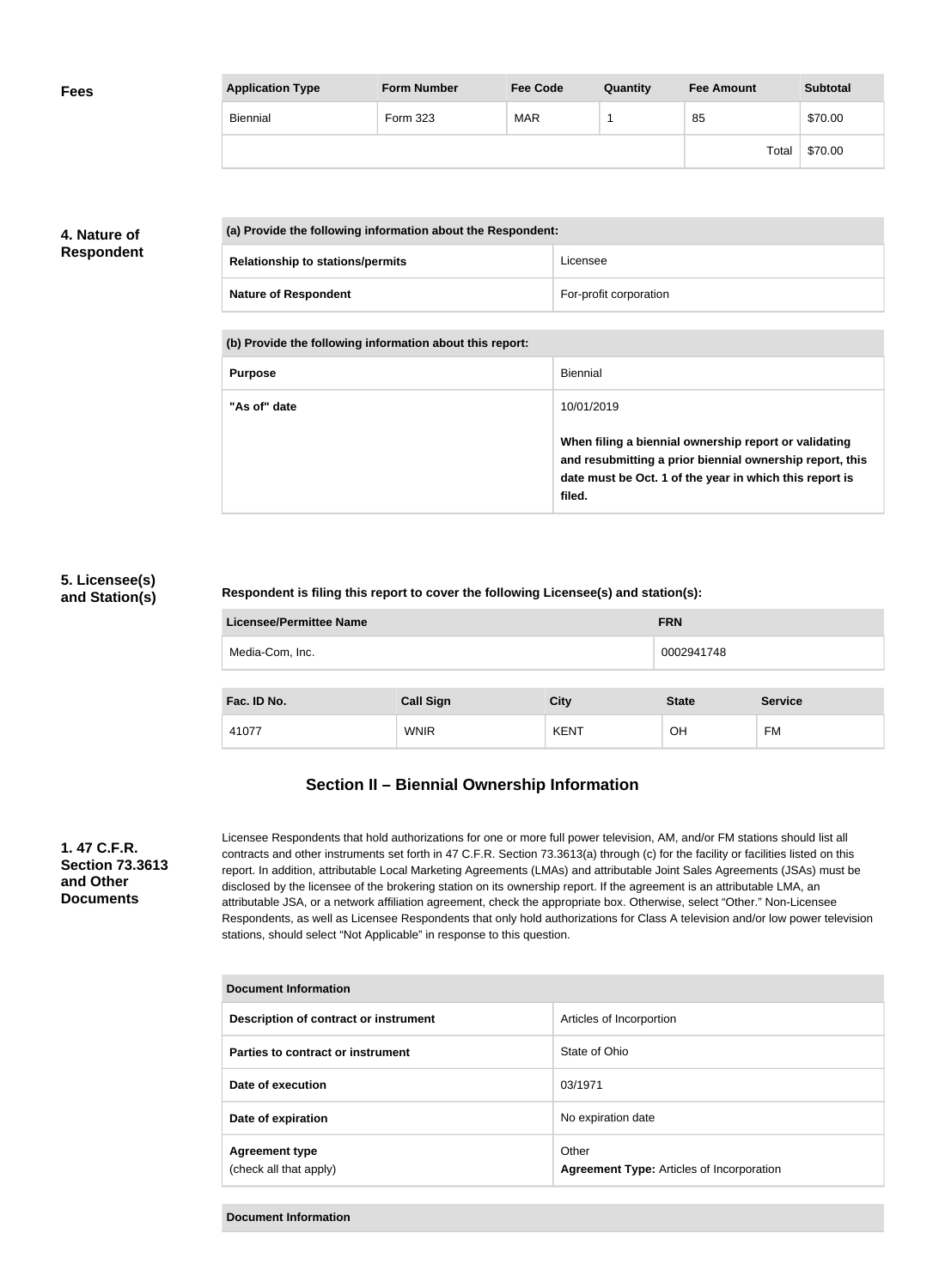| Description of contract or instrument           | Amended and Restated Code of Regulations (Bylaws) |
|-------------------------------------------------|---------------------------------------------------|
| Parties to contract or instrument               | <b>Shareholders</b>                               |
| Date of execution                               | 09/2005                                           |
| Date of expiration                              | No expiration date                                |
| <b>Agreement type</b><br>(check all that apply) | Other<br><b>Agreement Type: Bylaws</b>            |

#### **Document Information**

| Description of contract or instrument           | Robert A. Klaus Trust                           |
|-------------------------------------------------|-------------------------------------------------|
| Parties to contract or instrument               | Media-Com, Inc.                                 |
| Date of execution                               | 03/2009                                         |
| Date of expiration                              | No expiration date                              |
| <b>Agreement type</b><br>(check all that apply) | Other<br><b>Agreement Type: Trust Agreement</b> |

#### **Document Information**

| Description of contract or instrument           | William B. Klaus Trust                          |
|-------------------------------------------------|-------------------------------------------------|
| Parties to contract or instrument               | Media-Com, Inc                                  |
| Date of execution                               | 02/1999                                         |
| Date of expiration                              | No expiration date                              |
| <b>Agreement type</b><br>(check all that apply) | Other<br><b>Agreement Type: Trust Agreement</b> |

| Description of contract or instrument | Media-Com and Media-Com Television, Inc. Stock<br>Agreement                                                                                                                                               |
|---------------------------------------|-----------------------------------------------------------------------------------------------------------------------------------------------------------------------------------------------------------|
| Parties to contract or instrument     | William B. Klaus, Trustee of the William B. Klaus Trust,<br>Robert A. Klaus, Trustee of the Robert A. Klaus Trust,<br>Virginia R. Klaus, Trustee of the Richard M. Klaus Trust,<br>John S. Seich, Trustee |
| Date of execution                     | 10/2017                                                                                                                                                                                                   |
| Date of expiration                    | No expiration date                                                                                                                                                                                        |
| <b>Agreement type</b>                 | Other                                                                                                                                                                                                     |
| (check all that apply)                | <b>Agreement Type: Stock Agreement</b>                                                                                                                                                                    |

#### **2. Ownership Interests**

**(a)** Ownership Interests. This Question requires Respondents to enter detailed information about ownership interests by generating a series of subforms. Answer each question on each subform. The first subform listing should be for the Respondent itself. If the Respondent is not a natural person, also list each of the officers, directors, stockholders, non-insulated partners, non-insulated members, and any other persons or entities with a direct attributable interest in the Respondent pursuant to the standards set forth in 47 C.F.R. Section 73.3555. (A "direct" interest is one that is not held through any intervening companies or entities.) List each interest holder with a direct attributable interest in the Respondent separately.

Leave the percentage of total assets (Equity Debt Plus) field blank for an interest holder unless that interest holder has an attributable interest in the Respondent solely on the basis of the Commission's Equity Debt Plus attribution standard, 47 C.F.R. Section 73.3555, Note 2(i).

In the case of vertical or indirect ownership structures, list only those interests in the Respondent that also represent an attributable interest in the Licensee(s) for which the report is being submitted.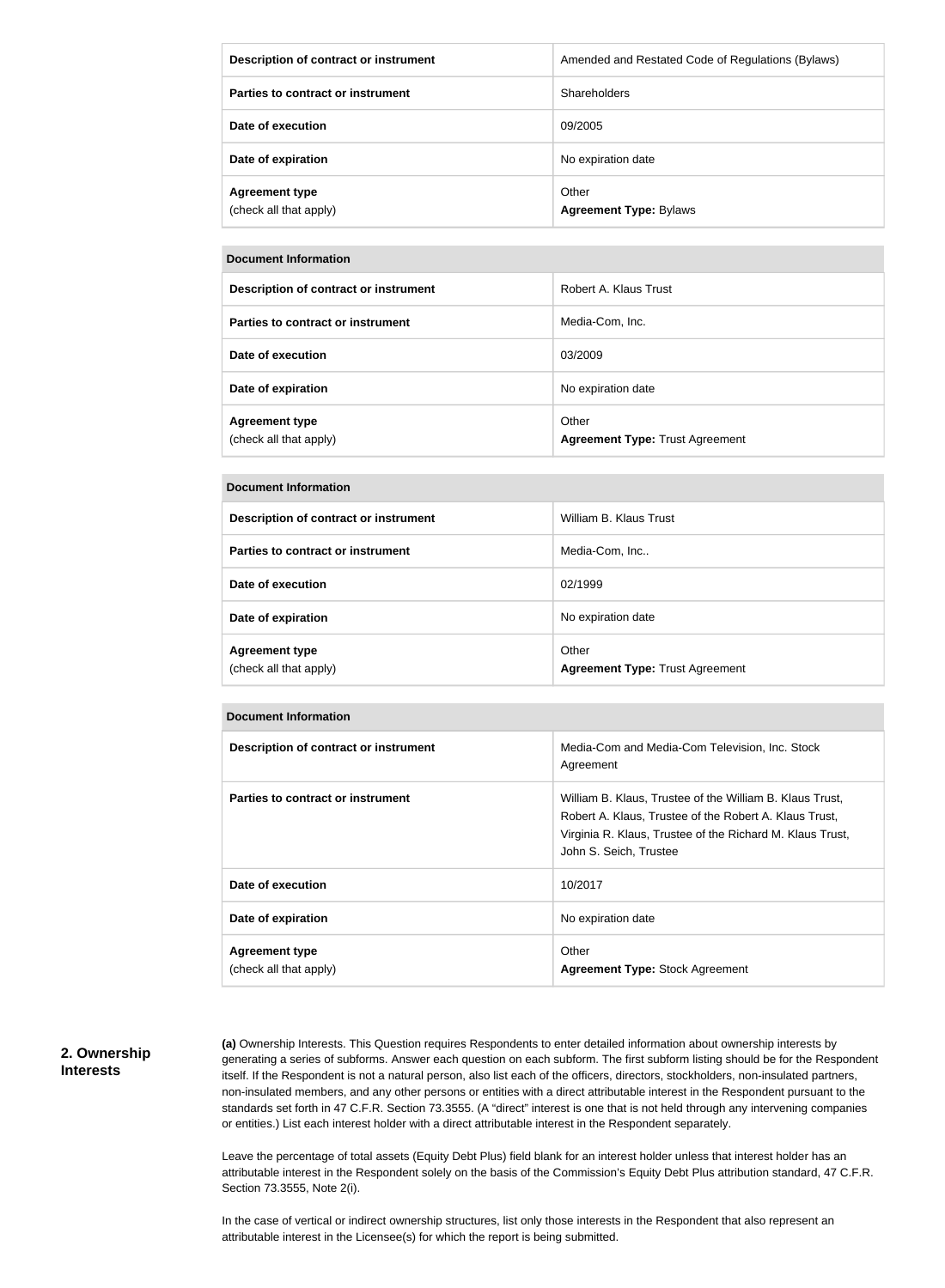Entities that are part of an organizational structure that includes holding companies or other forms of indirect ownership must file separate ownership reports. In such a structure do not report, or file a separate report for, any interest holder that does not have an attributable interest in the Licensee(s) for which the report is being submitted.

Please see the Instructions for further detail concerning interests that must be reported in response to this question.

The Respondent must provide an FCC Registration Number for each interest holder reported in response to this question. Please see the Instructions for detailed information and guidance concerning this requirement.

| <b>Ownership Information</b>                            |                                                                                      |                      |     |
|---------------------------------------------------------|--------------------------------------------------------------------------------------|----------------------|-----|
| <b>FRN</b>                                              | 0002941748                                                                           |                      |     |
| <b>Entity Name</b>                                      | Media-Com, Inc.                                                                      |                      |     |
| <b>Address</b>                                          | PO Box                                                                               | 2170                 |     |
|                                                         | <b>Street 1</b>                                                                      |                      |     |
|                                                         | <b>Street 2</b>                                                                      |                      |     |
|                                                         | <b>City</b>                                                                          | Akron                |     |
|                                                         | State ("NA" if non-U.S.<br>address)                                                  | OH                   |     |
|                                                         | <b>Zip/Postal Code</b>                                                               | 44309                |     |
|                                                         | Country (if non-U.S.<br>address)                                                     | <b>United States</b> |     |
| <b>Listing Type</b>                                     | Respondent                                                                           |                      |     |
| <b>Positional Interests</b><br>(check all that apply)   | Respondent                                                                           |                      |     |
| <b>Tribal Nation or Tribal</b><br><b>Entity</b>         | Interest holder is not a Tribal nation or Tribal entity                              |                      |     |
| <b>Interest Percentages</b><br>(enter percentage values | Voting<br>0.0%<br><b>Jointly Held?</b><br>No                                         |                      |     |
| from 0.0 to 100.0)                                      | <b>Equity</b>                                                                        | 0.0%                 |     |
|                                                         | <b>Total assets (Equity Debt</b><br>Plus)                                            | 0.0%                 |     |
| that do not appear on this report?                      | Does interest holder have an attributable interest in one or more broadcast stations |                      | Yes |

**Ownership Information**

| . .                          |                                     |                   |  |  |
|------------------------------|-------------------------------------|-------------------|--|--|
| <b>Ownership Information</b> |                                     |                   |  |  |
| <b>FRN</b>                   | 0020024139                          |                   |  |  |
| <b>Entity Name</b>           | Robert A. Klaus Trust               |                   |  |  |
| <b>Address</b>               | PO Box                              |                   |  |  |
|                              | Street 1                            | 7415 Valerie Lane |  |  |
|                              | <b>Street 2</b>                     |                   |  |  |
|                              | <b>City</b>                         | Hudson            |  |  |
|                              | State ("NA" if non-U.S.<br>address) | OH                |  |  |
|                              | <b>Zip/Postal Code</b>              | 44236             |  |  |
|                              |                                     |                   |  |  |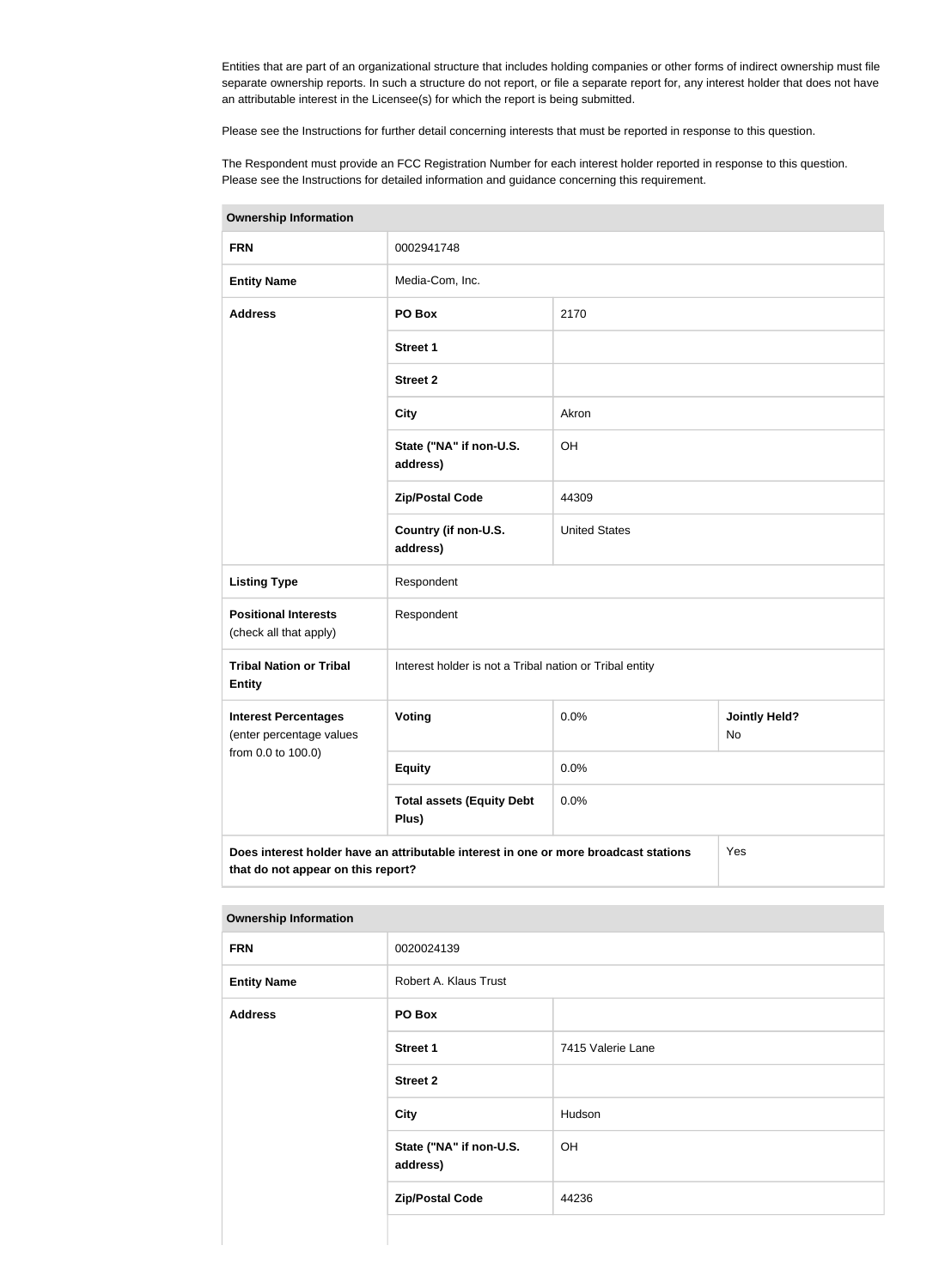|                                                                                      | Country (if non-U.S.<br>address)                        | <b>United States</b> |                            |
|--------------------------------------------------------------------------------------|---------------------------------------------------------|----------------------|----------------------------|
| <b>Listing Type</b>                                                                  | <b>Other Interest Holder</b>                            |                      |                            |
| <b>Positional Interests</b><br>(check all that apply)                                | Stockholder                                             |                      |                            |
| <b>Tribal Nation or Tribal</b><br><b>Entity</b>                                      | Interest holder is not a Tribal nation or Tribal entity |                      |                            |
| <b>Interest Percentages</b><br>(enter percentage values                              | Voting                                                  | 50.0%                | <b>Jointly Held?</b><br>No |
| from 0.0 to 100.0)                                                                   | <b>Equity</b>                                           | 50.0%                |                            |
|                                                                                      | <b>Total assets (Equity Debt</b><br>Plus)               | 50.0%                |                            |
| Does interest holder have an attributable interest in one or more broadcast stations |                                                         |                      | Yes                        |

**that do not appear on this report?**

| <b>Ownership Information</b>                                                                                                      |                                                         |                       |  |
|-----------------------------------------------------------------------------------------------------------------------------------|---------------------------------------------------------|-----------------------|--|
| <b>FRN</b>                                                                                                                        | 0020024246                                              |                       |  |
| <b>Entity Name</b>                                                                                                                | William B. Klaus Trust                                  |                       |  |
| <b>Address</b>                                                                                                                    | PO Box                                                  |                       |  |
|                                                                                                                                   | <b>Street 1</b>                                         | 4019 Orangewood Drive |  |
|                                                                                                                                   | <b>Street 2</b>                                         |                       |  |
|                                                                                                                                   | <b>City</b>                                             | Orange                |  |
|                                                                                                                                   | State ("NA" if non-U.S.<br>address)                     | OH                    |  |
|                                                                                                                                   | <b>Zip/Postal Code</b>                                  | 44122                 |  |
|                                                                                                                                   | Country (if non-U.S.<br>address)                        | <b>United States</b>  |  |
| <b>Listing Type</b>                                                                                                               | Other Interest Holder                                   |                       |  |
| <b>Positional Interests</b><br>(check all that apply)                                                                             | Stockholder                                             |                       |  |
| <b>Tribal Nation or Tribal</b><br><b>Entity</b>                                                                                   | Interest holder is not a Tribal nation or Tribal entity |                       |  |
| <b>Interest Percentages</b><br>(enter percentage values                                                                           | 50.0%<br>Voting<br><b>Jointly Held?</b><br><b>No</b>    |                       |  |
| from 0.0 to 100.0)                                                                                                                | <b>Equity</b>                                           | 50.0%                 |  |
|                                                                                                                                   | <b>Total assets (Equity Debt</b><br>Plus)               | 50.0%                 |  |
| Does interest holder have an attributable interest in one or more broadcast stations<br>Yes<br>that do not appear on this report? |                                                         |                       |  |

**Ownership Information**

| <b>FRN</b>  | 0019381300      |
|-------------|-----------------|
| <b>Name</b> | Robert A. Klaus |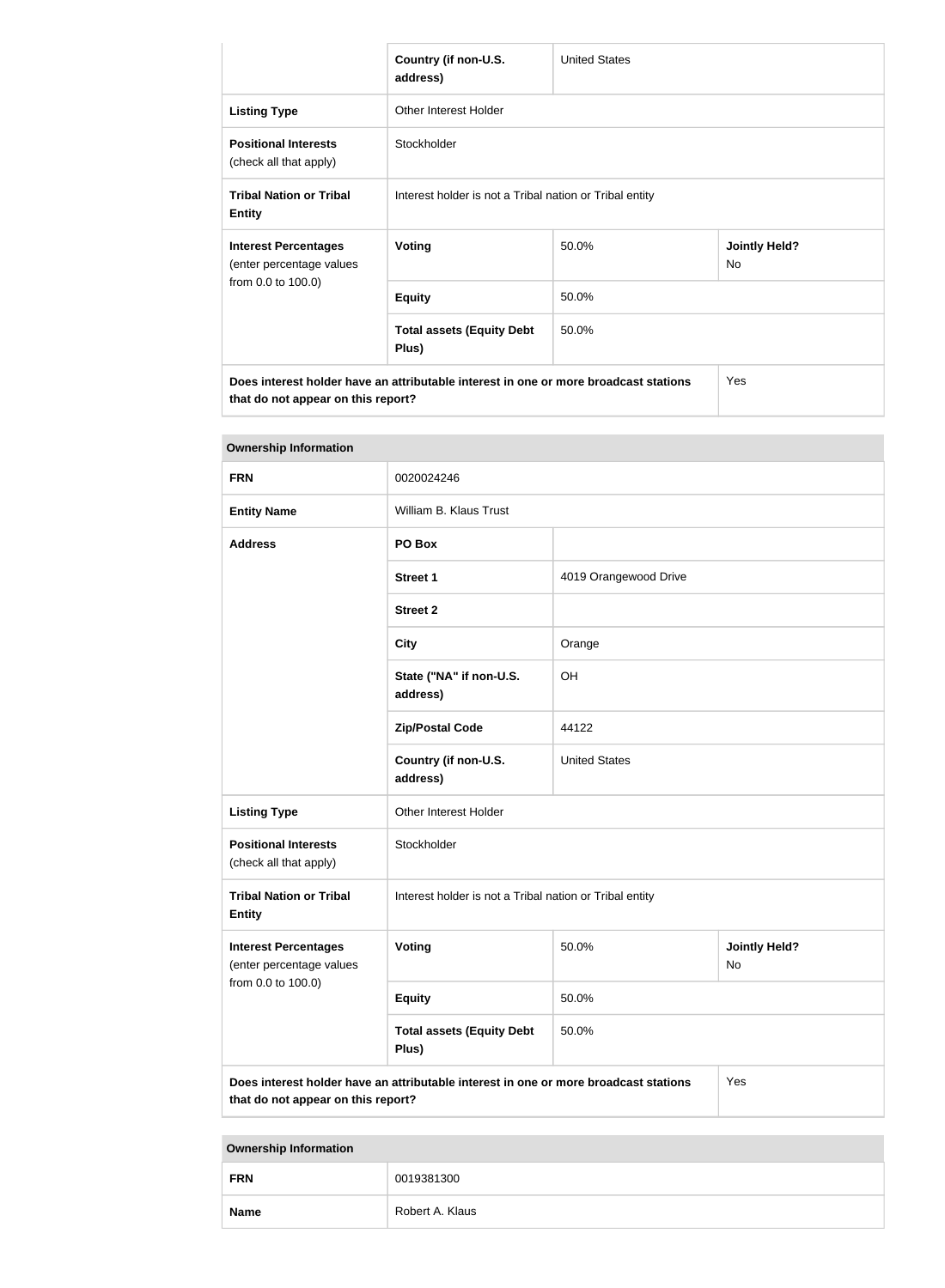| <b>Address</b>                                            | PO Box                                                                               |                        |                                   |
|-----------------------------------------------------------|--------------------------------------------------------------------------------------|------------------------|-----------------------------------|
|                                                           | <b>Street 1</b>                                                                      | 7415 Valerie Lane      |                                   |
|                                                           | <b>Street 2</b>                                                                      |                        |                                   |
|                                                           | <b>City</b>                                                                          | Hudson                 |                                   |
|                                                           | State ("NA" if non-U.S.<br>address)                                                  | OH                     |                                   |
|                                                           | <b>Zip/Postal Code</b>                                                               | 44236                  |                                   |
|                                                           | Country (if non-U.S.<br>address)                                                     | <b>United States</b>   |                                   |
| <b>Listing Type</b>                                       | Other Interest Holder                                                                |                        |                                   |
| <b>Positional Interests</b><br>(check all that apply)     | Officer, Director, Other - Trustee                                                   |                        |                                   |
| Citizenship, Gender,                                      | <b>Citizenship</b>                                                                   | <b>US</b>              |                                   |
| <b>Ethnicity, and Race</b><br><b>Information (Natural</b> | <b>Gender</b>                                                                        | Male                   |                                   |
| <b>Persons Only)</b>                                      | <b>Ethnicity</b>                                                                     | Not Hispanic or Latino |                                   |
|                                                           | Race                                                                                 | White                  |                                   |
| <b>Interest Percentages</b><br>(enter percentage values   | Voting                                                                               | 0.0%                   | <b>Jointly Held?</b><br><b>No</b> |
| from 0.0 to 100.0)                                        | <b>Equity</b>                                                                        | 0.0%                   |                                   |
|                                                           | <b>Total assets (Equity Debt</b><br>Plus)                                            | 0.0%                   |                                   |
| that do not appear on this report?                        | Does interest holder have an attributable interest in one or more broadcast stations |                        | Yes                               |

#### **Ownership Information**

| <b>FRN</b>                                                | 0019381334                          |                       |
|-----------------------------------------------------------|-------------------------------------|-----------------------|
| <b>Name</b>                                               | William B. Klaus                    |                       |
| <b>Address</b>                                            | PO Box                              |                       |
|                                                           | <b>Street 1</b>                     | 4019 Orangewood Drive |
|                                                           | <b>Street 2</b>                     |                       |
|                                                           | <b>City</b>                         | Orange                |
|                                                           | State ("NA" if non-U.S.<br>address) | OH                    |
|                                                           | <b>Zip/Postal Code</b>              | 44122                 |
|                                                           | Country (if non-U.S.<br>address)    | <b>United States</b>  |
| <b>Listing Type</b>                                       | Other Interest Holder               |                       |
| <b>Positional Interests</b><br>(check all that apply)     | Officer, Director, Other - Trustee  |                       |
| Citizenship, Gender,                                      | Citizenship                         | <b>US</b>             |
| <b>Ethnicity, and Race</b><br><b>Information (Natural</b> | Gender                              | Male                  |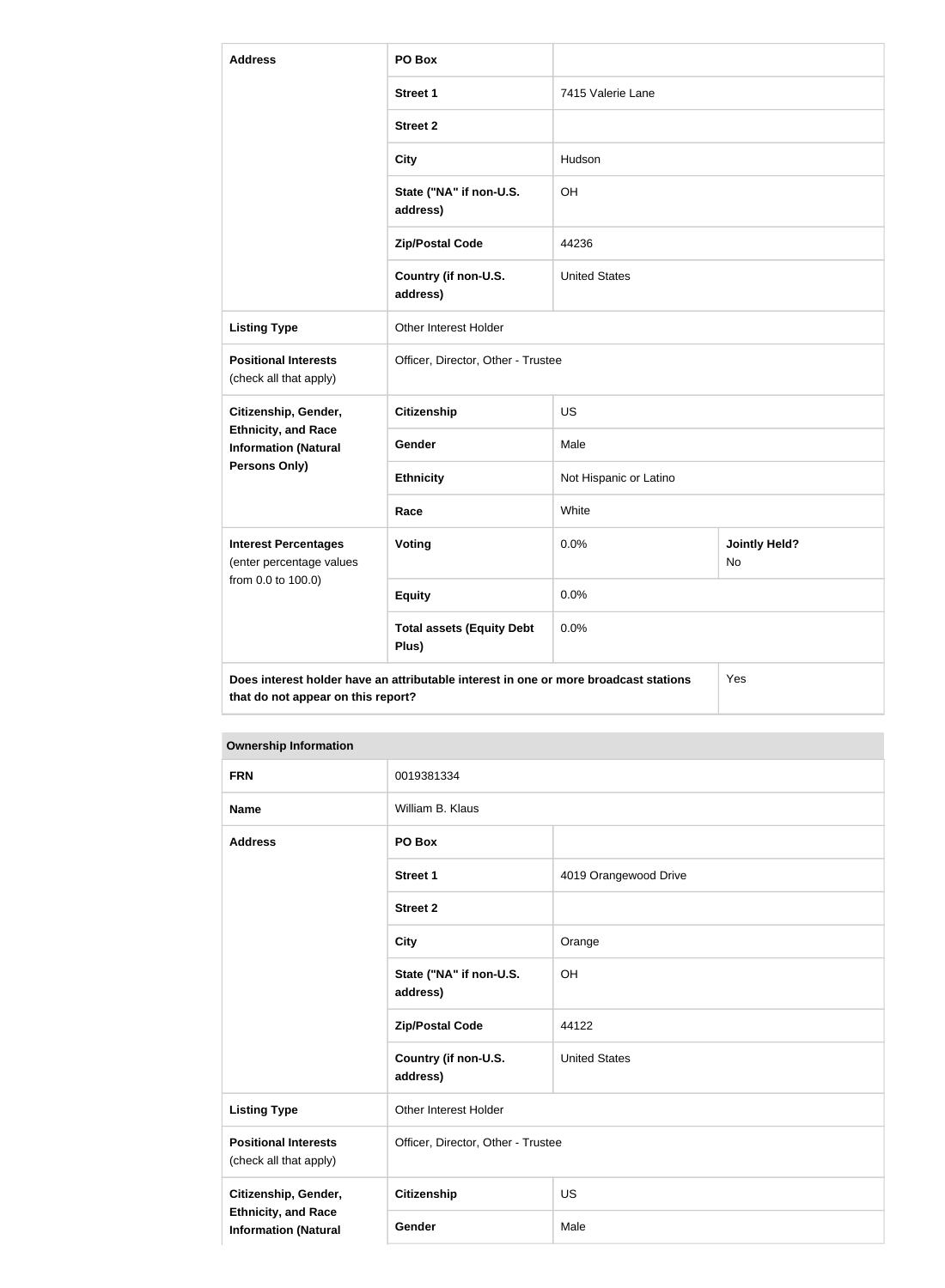| Persons Only)                                                                                                                                                                                                                                                                                                                                                                                                                                                                                                                                                                                                                                                  | <b>Ethnicity</b>                                                                                                                                                                                                                                                                                                                                                                                                                                                                                                                                                                                                                                                                                                                                                  | Not Hispanic or Latino |                                   |
|----------------------------------------------------------------------------------------------------------------------------------------------------------------------------------------------------------------------------------------------------------------------------------------------------------------------------------------------------------------------------------------------------------------------------------------------------------------------------------------------------------------------------------------------------------------------------------------------------------------------------------------------------------------|-------------------------------------------------------------------------------------------------------------------------------------------------------------------------------------------------------------------------------------------------------------------------------------------------------------------------------------------------------------------------------------------------------------------------------------------------------------------------------------------------------------------------------------------------------------------------------------------------------------------------------------------------------------------------------------------------------------------------------------------------------------------|------------------------|-----------------------------------|
|                                                                                                                                                                                                                                                                                                                                                                                                                                                                                                                                                                                                                                                                | Race                                                                                                                                                                                                                                                                                                                                                                                                                                                                                                                                                                                                                                                                                                                                                              | White                  |                                   |
| <b>Interest Percentages</b><br>(enter percentage values                                                                                                                                                                                                                                                                                                                                                                                                                                                                                                                                                                                                        | <b>Voting</b>                                                                                                                                                                                                                                                                                                                                                                                                                                                                                                                                                                                                                                                                                                                                                     | 0.0%                   | <b>Jointly Held?</b><br><b>No</b> |
| from 0.0 to 100.0)                                                                                                                                                                                                                                                                                                                                                                                                                                                                                                                                                                                                                                             | <b>Equity</b>                                                                                                                                                                                                                                                                                                                                                                                                                                                                                                                                                                                                                                                                                                                                                     | 0.0%                   |                                   |
|                                                                                                                                                                                                                                                                                                                                                                                                                                                                                                                                                                                                                                                                | <b>Total assets (Equity Debt</b><br>Plus)                                                                                                                                                                                                                                                                                                                                                                                                                                                                                                                                                                                                                                                                                                                         | 0.0%                   |                                   |
| that do not appear on this report?                                                                                                                                                                                                                                                                                                                                                                                                                                                                                                                                                                                                                             | Does interest holder have an attributable interest in one or more broadcast stations                                                                                                                                                                                                                                                                                                                                                                                                                                                                                                                                                                                                                                                                              |                        | Yes                               |
| If "No," submit as an exhibit an explanation.                                                                                                                                                                                                                                                                                                                                                                                                                                                                                                                                                                                                                  | (b) Respondent certifies that any interests, including equity, financial, or voting<br>interests, not reported in this filing are non-attributable.                                                                                                                                                                                                                                                                                                                                                                                                                                                                                                                                                                                                               |                        | Yes                               |
| filed, as defined in 47 C.F.R. Section 73.3555?<br>EITHER the subform OR the spreadsheet option below.<br>submit should use the spreadsheet option.<br>Spreadsheet format with the appropriate structure that is<br>use the spreadsheet option to complete this question<br>(including templates to start with), please Click Here.<br>that interest holder has an attributable interest in the<br>Equity Debt Plus attribution standard, 47 C.F.R. Section<br>for an interest holder unless that interest holder has an<br>attributable interest in the newspaper entity solely on the<br>basis of the Commission's Equity Debt Plus attribution<br>standard. | (c) Does the Respondent or any reported interest holder<br>hold an attributable interest in any newspaper entities in<br>the same market as any station for which this report is<br>If "Yes," provide information describing the interest(s), using<br>Respondents with a large number (50 or more) of entries to<br>NOTE: Spreadsheets must be submitted in a special XML<br>specified in the documentation. For instructions on how to<br>If using the subform, leave the percentage of total assets<br>(Equity Debt Plus) field blank for an interest holder unless<br>newspaper entity solely on the basis of the Commission's<br>73.3555, Note 2(i). If using an XML Spreadsheet, enter "NA"<br>into the percentage of total assets (Equity Debt Plus) field | <b>No</b>              |                                   |
| for each interest holder reported in response to this<br>and guidance concerning this requirement.                                                                                                                                                                                                                                                                                                                                                                                                                                                                                                                                                             | The Respondent must provide an FCC Registration Number<br>question. Please see the Instructions for detailed information                                                                                                                                                                                                                                                                                                                                                                                                                                                                                                                                                                                                                                          |                        |                                   |

**(d) Are any of the individuals listed as an attributable interest holder in the Respondent married to each other or related to each other as parentchild or as siblings?** Yes

If "Yes," provide the following information for each such the relationship.

## **Family Relationships**

| <b>FRN</b> | 0019381334 | <b>Name</b> | William B Klaus |
|------------|------------|-------------|-----------------|
|------------|------------|-------------|-----------------|